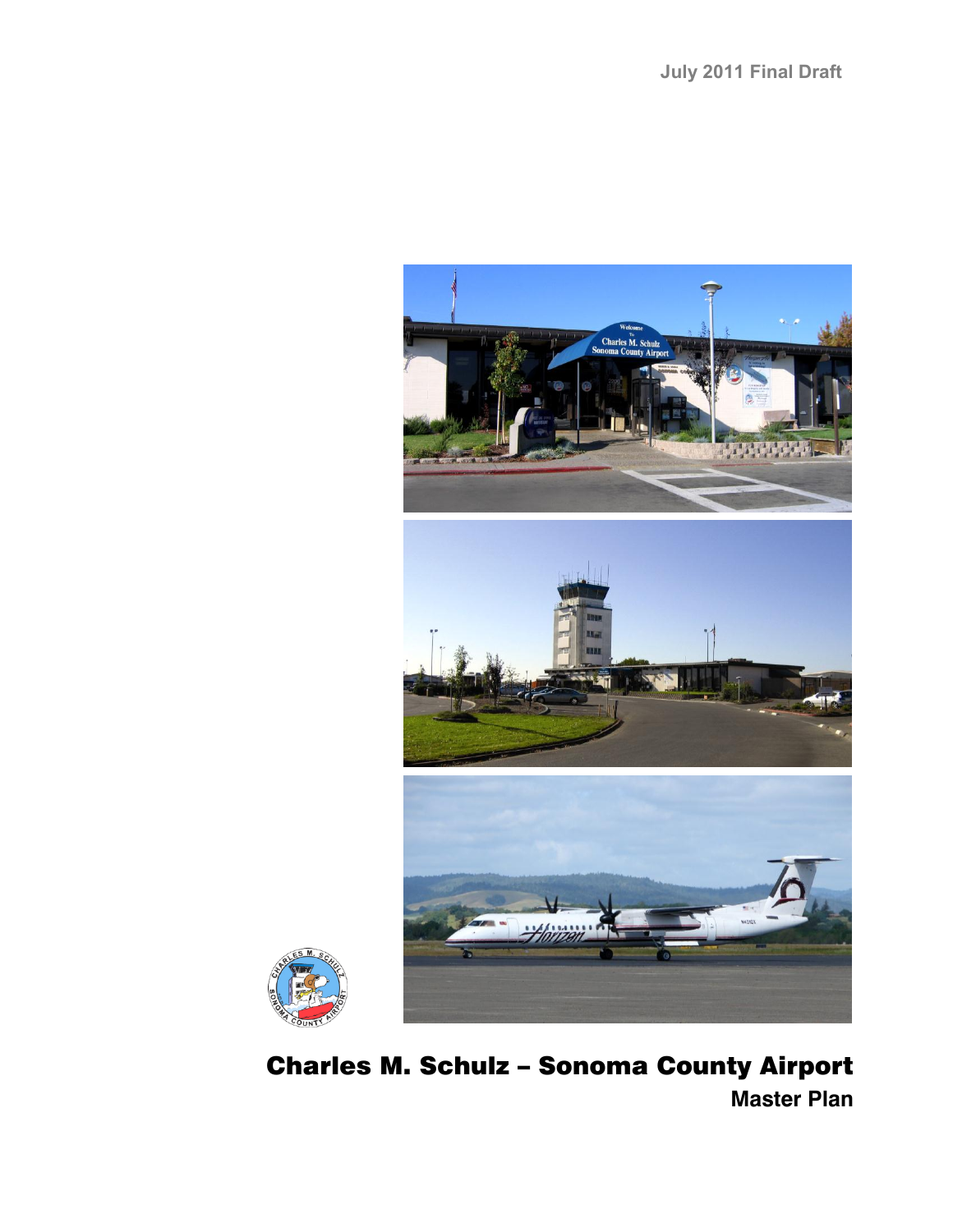## **County of Sonoma**





 [Mike McGuire: 4th District](http://supervisors.sonoma-county.org/content.aspx?sid=1005&id=1014)  [Valerie Brown: 1st District](http://supervisors.sonoma-county.org/content.aspx?sid=1002&id=1011) [Shirlee Zane: 3rd District](http://supervisors.sonoma-county.org/content.aspx?sid=1004&id=1013) . [Efren Carrillo:](http://supervisors.sonoma-county.org/content.aspx?sid=1006&id=1015) 5th District . [David Rabbitt: 2nd District](http://supervisors.sonoma-county.org/content.aspx?sid=1003&id=1012)

## **DEPARTMENT OF TRANSPORTATION & PUBLIC WORKS**

Phillip Demery, Director Susan R. Klassen, Deputy Director David Robertson, Deputy Director

## **AIRPORT STAFF**

Jon Stout, Airport Manager Steve Lange, Assistant Airport Manager Gloria Cote, Airport Secretary

## **MEAD & HUNT, INC.**

David Dietz, AICP, Project Manager David Heal, AAE, Senior Airport Consultant Brad Musinski, Airport Planner Todd Eroh, Senior Graphics Technician Barbara Emerson, Graphics Technician Susan Norvall, Senior Editor

The preparation of this document was financed in part through a planning grant from the Federal Aviation Administration (FAA) as provided under Section 505 of the Airport and Airway Improvement Act as amended. The contents of this document do not necessarily reflect the official views of the FAA. Acceptance of this report by the FAA does not in any way constitute a commitment on the part of the United States to participate in any development depicted herein, nor does it indicate that the proposed development is environmentally acceptable in accordance with applicable public laws.

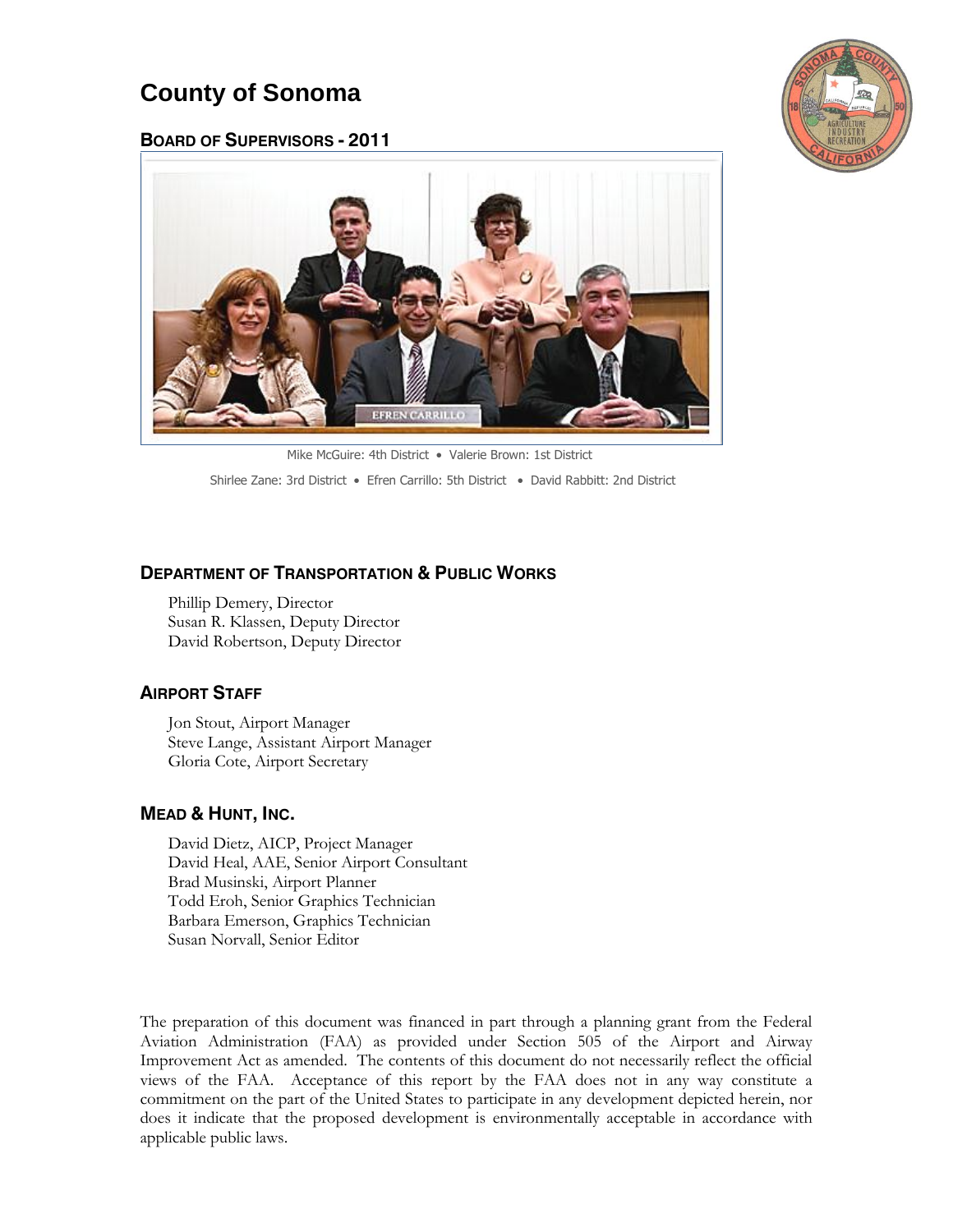

# Charles M. Schulz– Sonoma County Airport Master Plan

July 2011 Final Draft

Prepared for the County of Sonoma



Prepared by

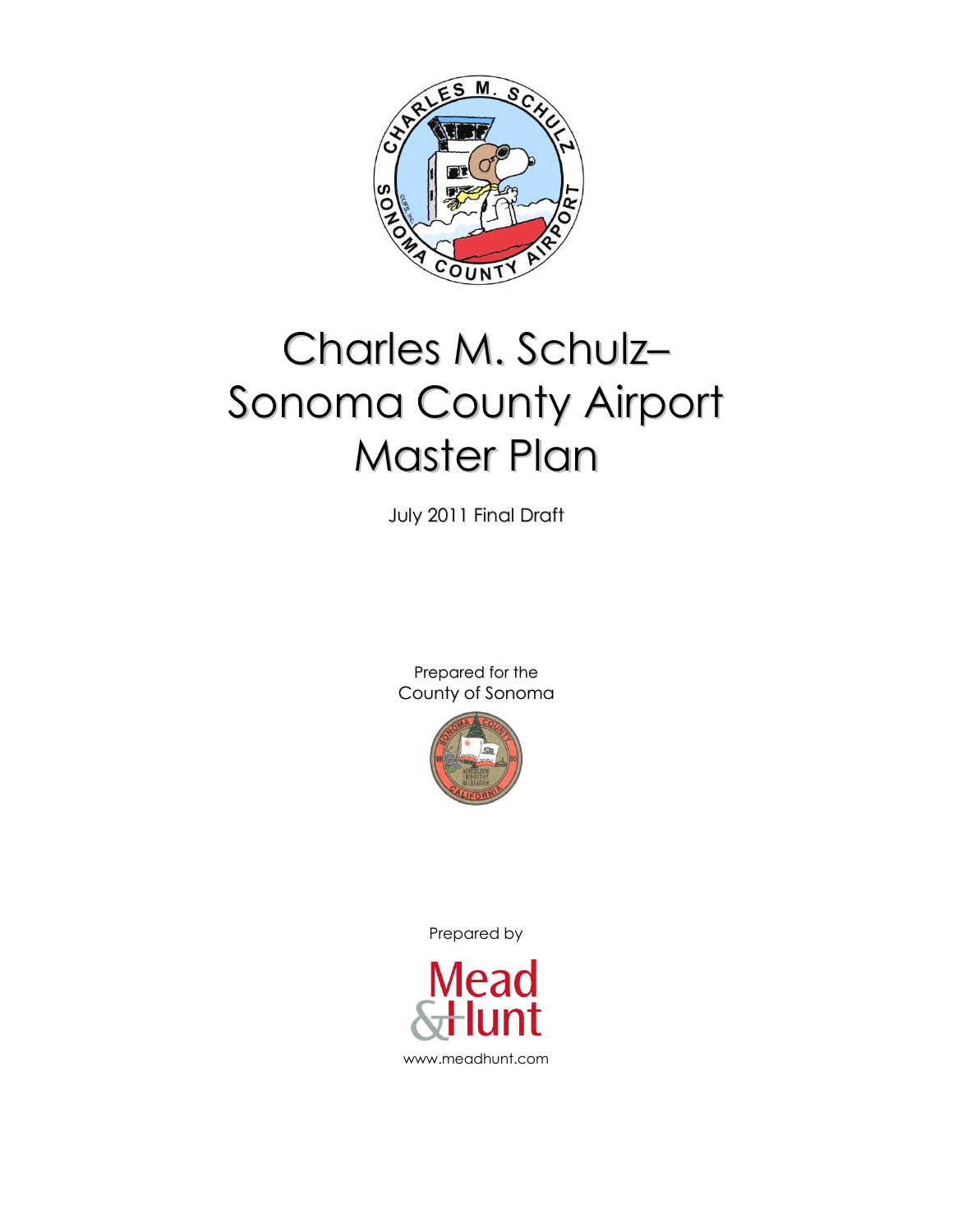#### **CHAPTER 1 BACKGROUND AND INVENTORY**

#### **CHAPTER 2 AVIATION ACTIVITY FORECASTS**

| $2 - 1$ |
|---------|
| $2 - 1$ |
|         |
|         |
|         |
|         |
| $2 - 4$ |
|         |
|         |
| $2 - 7$ |
|         |
|         |
|         |
|         |
|         |
|         |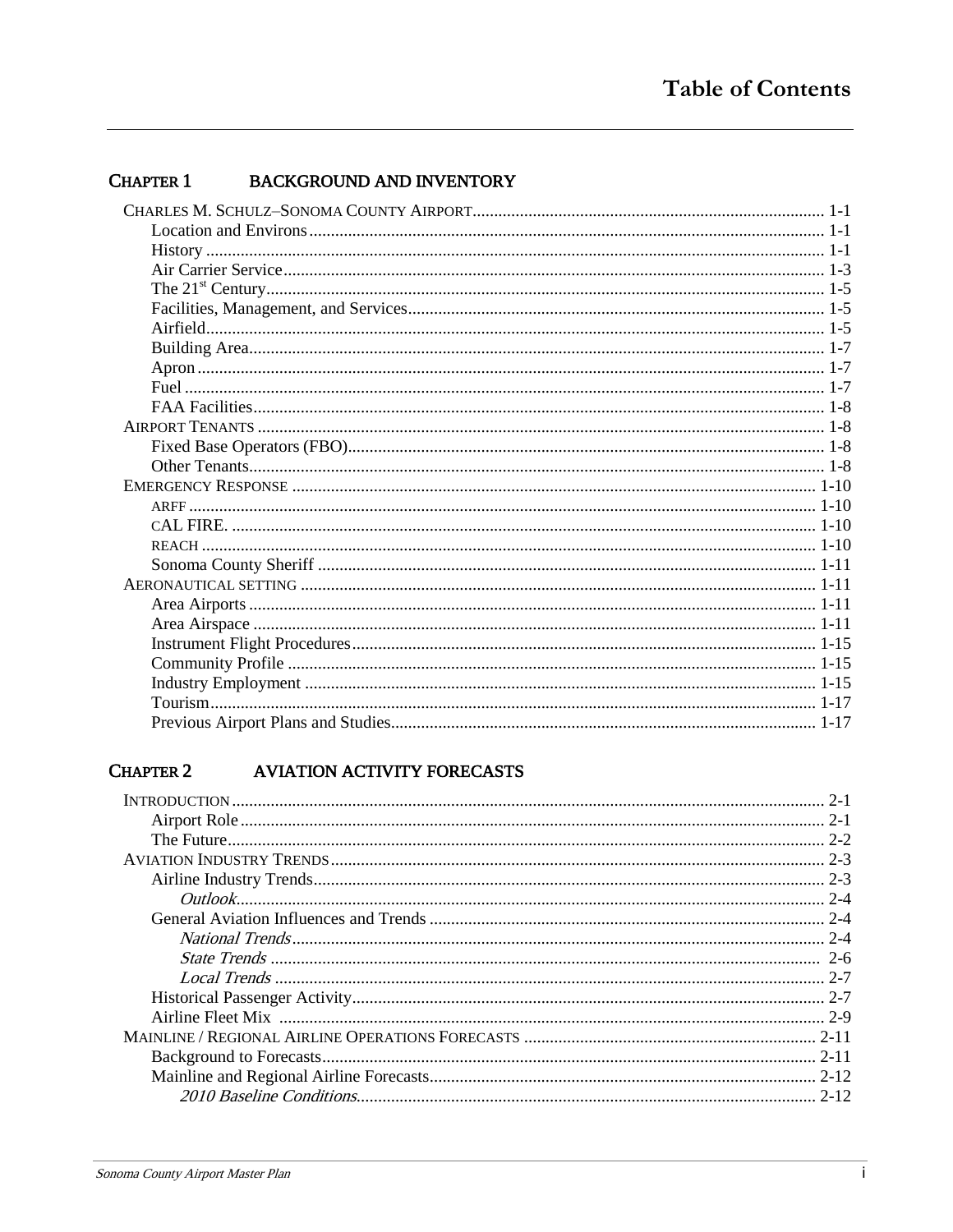#### **AIRFIELD DESIGN CHAPTER 3**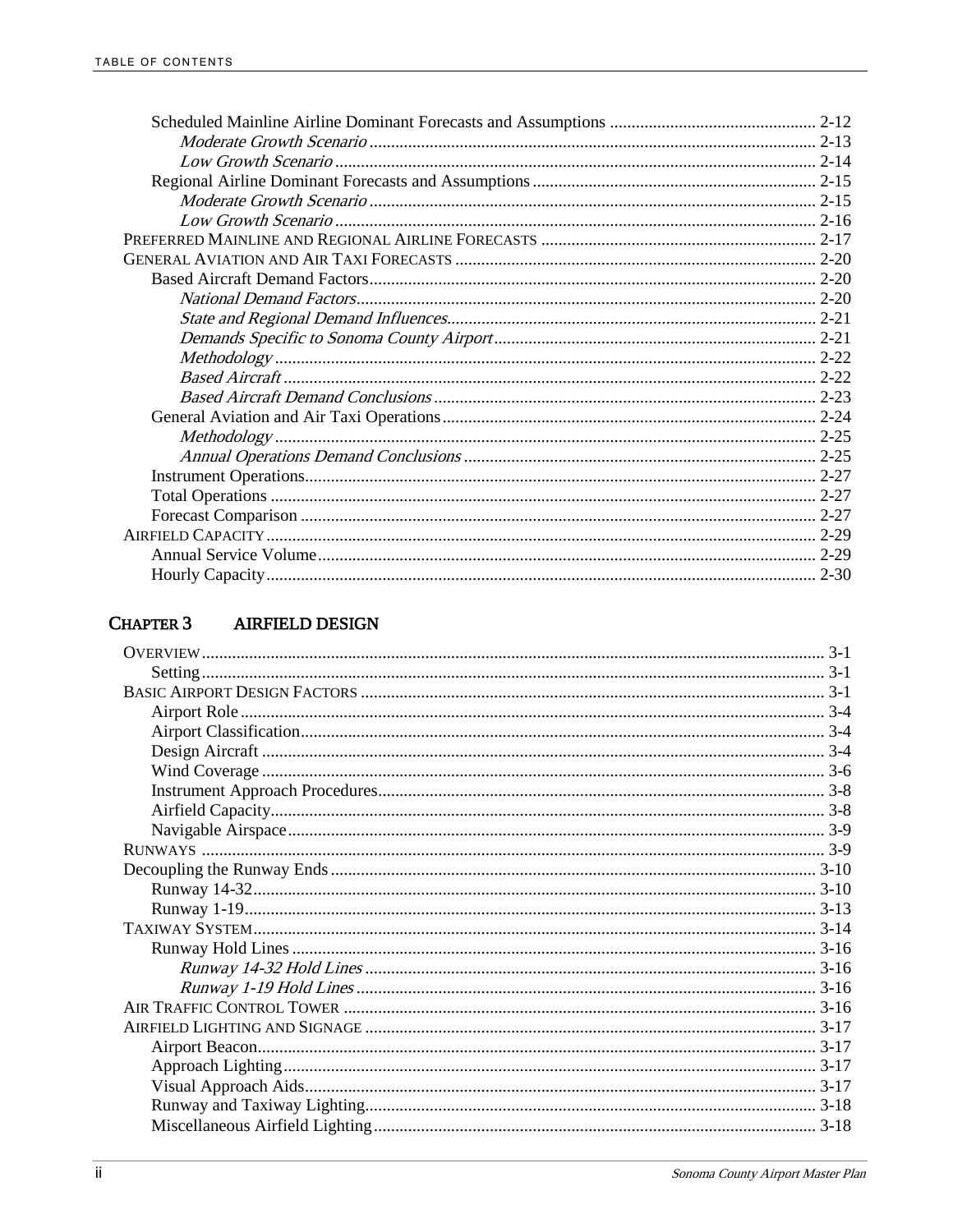#### **BUILDING AREA DEVELOPMENT CHAPTER 4**

#### FINANCE AND IMPLEMENTATION **CHAPTER 5**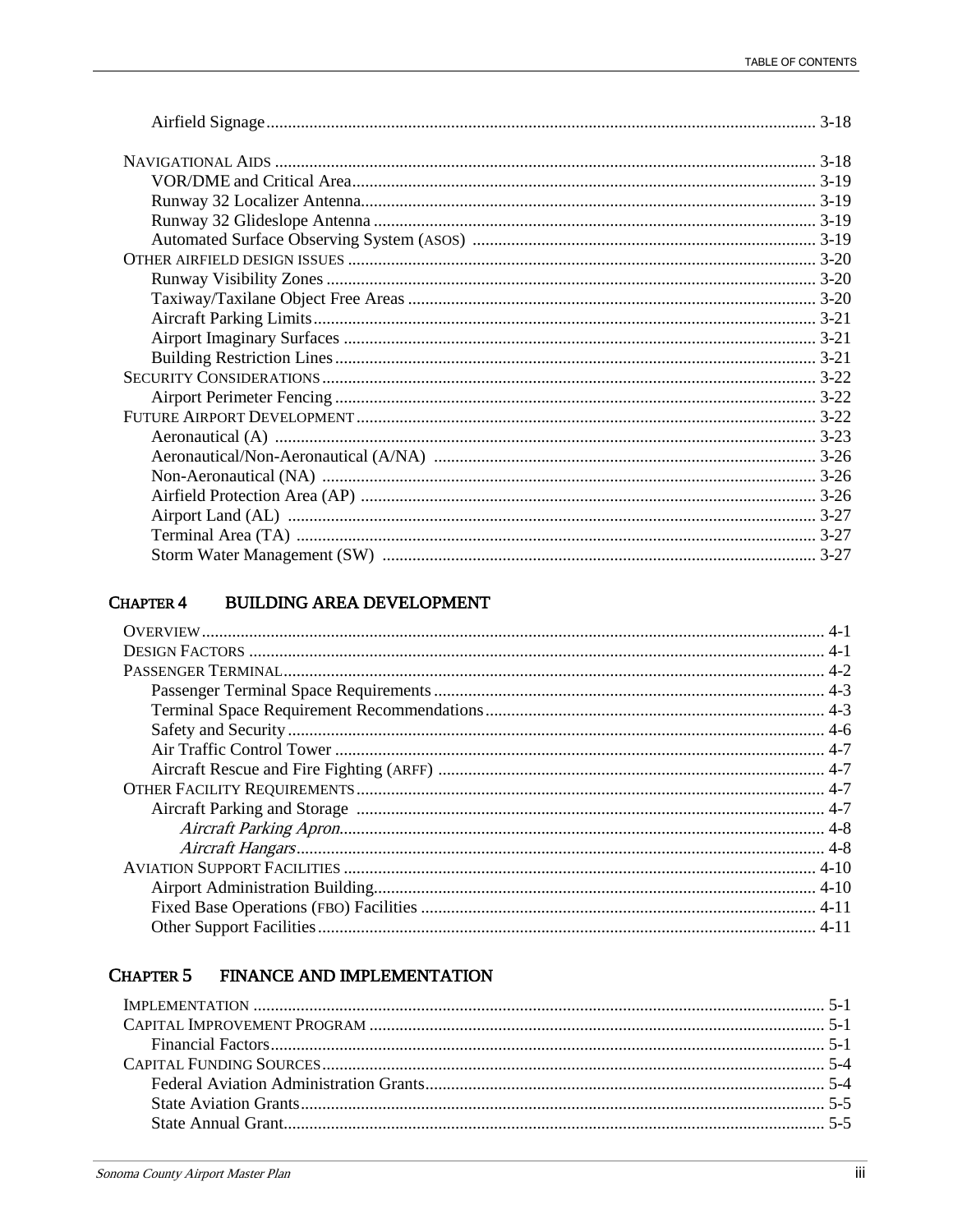## **APPENDICES**

- A Air Carrier and Commuter Airline Forecasts, Methodologies and Assumptions
- B Glossary of Terms Used In Airport Master Planning

## **FIGURES AND TABLES**

## **FIGURES**

| 1A             |  |
|----------------|--|
| 1B             |  |
| 1 <sup>C</sup> |  |
| 2A             |  |
| 2B             |  |
| 2C             |  |
| 2D             |  |
| 3A             |  |
| 3B             |  |
| 3 <sup>C</sup> |  |
| 3D             |  |
| 3E             |  |
| 3F             |  |
| 3G             |  |
| 3H             |  |
| 3I             |  |
| 4A             |  |
| 4B             |  |

## **TABLES**